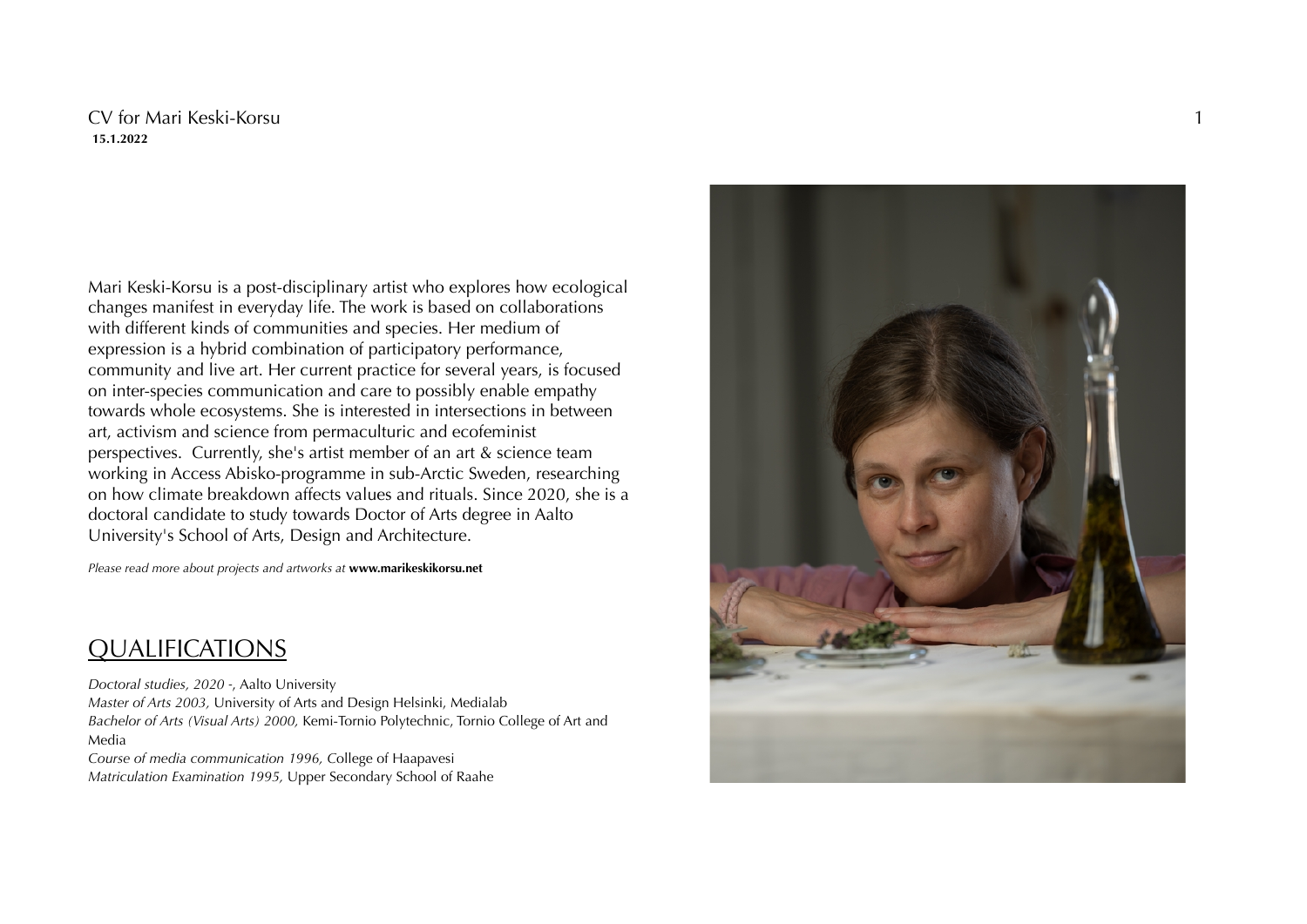## PERFORMANCES AND SCREENINGS

*Garden of Agency*, Rehearsing Hospitalities, Central Park, Helsinki, Finland, 2021

*Holding Space with Yarrow / Akantupakilla*,

- Kunsthalle Seinäjoki, Finland, 2020
- Untitled festival, Helsinki + online, 2020
- SoS / Bunkers event, Kunsthalle Seinäjoki / Pixelache, Finland + online, 2020
- Museum of Impossible Forms, Helsinki, 2019
- Kunsthalle Turku, Finland, 2019

*Holding Space with Peat*, Re-Peat festival, online, 2020 *Lunch / Hádegisverður*, Tjarnabíó, Reykjavik, Iceland, 2019 *Sylvan Invitation*, Nørrekærbiennalen 2019 - Forandring Forankring, Denmark, 2019 *Sylvan Skinship*, Inter-format Symposium, Nida Art Colony, Lithuania, 2018

#### *Beat to the Balance*

- Art Ii Biennial, Ii, Finland 2018
- Think Like a Forest -Interdisciplinary course and camp (TEAK), Vallisaari, Helsinki, Finland 2018
- Spring Celebration/Museum Night, Printroom, Rotterdam, Netherlands, 2018
- Nordic Matters Festival, Southbank Centre, London, UK, 2017
- Earth Observation Source Workshop, Hyytiälä Forest Research Station, Finland, 2017
- Edge Effects, Centre for Contemporary Arts, Glasgow, Scotland, 2017
- Kuusamo Folkhealers' Gathering (Vastavoima), Kuusamo, Finland, 2017
- Pixelache Festival 2016 Interfaces for Empathy, Helsinki, Finland, 2016
- Astrid Noack's Atelier, Copenhagen, 2015
- Camp Break Down Breakdown, Scottish Sculpture Workshop, Scotland, 2015

*Reindeer's Urban visit,* Cable Factory, AV-Arkki Night of the Art's screening, 2017

*The Oracles*

- Clydesdale Oracle, audio piece, OddKin by LUX Scotland, Eden Court, Inverness, Scotland, 2018 Peat Runners, Earth Observation Source Workshop, Hyytiälä Forest Research
- Station, Finland, 2017 • Clydesdale Oracle, Sitting on Eggs Incubator, Scottish Sculpture Workshop,
- Scotland, 2016
- Alpaca Oracle, Pixelache Festival Helsinki / Lohja, 2015
- Clydesdale Oracle, Camp Break Down Breakdown, Scottish Sculpture Workshop, Scotland, 2015
- Alpaca Oracle, Dissolving Frontiers On Disappearances and Traces / Lohja, 2014

*Canary Coffee – Chat about energies*, Waterwheel WWD Symposium, Torun CoCa, Poland / online, 2014

#### *Albedo Logger*

- CologneOFF IX 9th Cologne International Videoart Festival 2013/2014
- Eberswalde University for Sustainable Development, Eberswalde, Germany 2013
- HENVI Science Days, Helsinki, Finland, April 2013

#### *Albedo Dreams*

- ANTI Festival, Kuopio, Finland 2013,
- The Festival (Make Space Initiative), Reykjavik, Iceland 2013

### art.on.wires -festival, Oslo, Norway, 2012

*Rikos/Crime*, play's video projections, Theatre Jurkka, Helsinki, Finland, 2012

#### *Greener Grass*

- FinnFest 2013, Hancock, US, 2013
- 3rd Off and Free International Film Festival, Seoul, South-Korea, 2011
- Helsinki Film Festival, Helsinki, Finland, 2011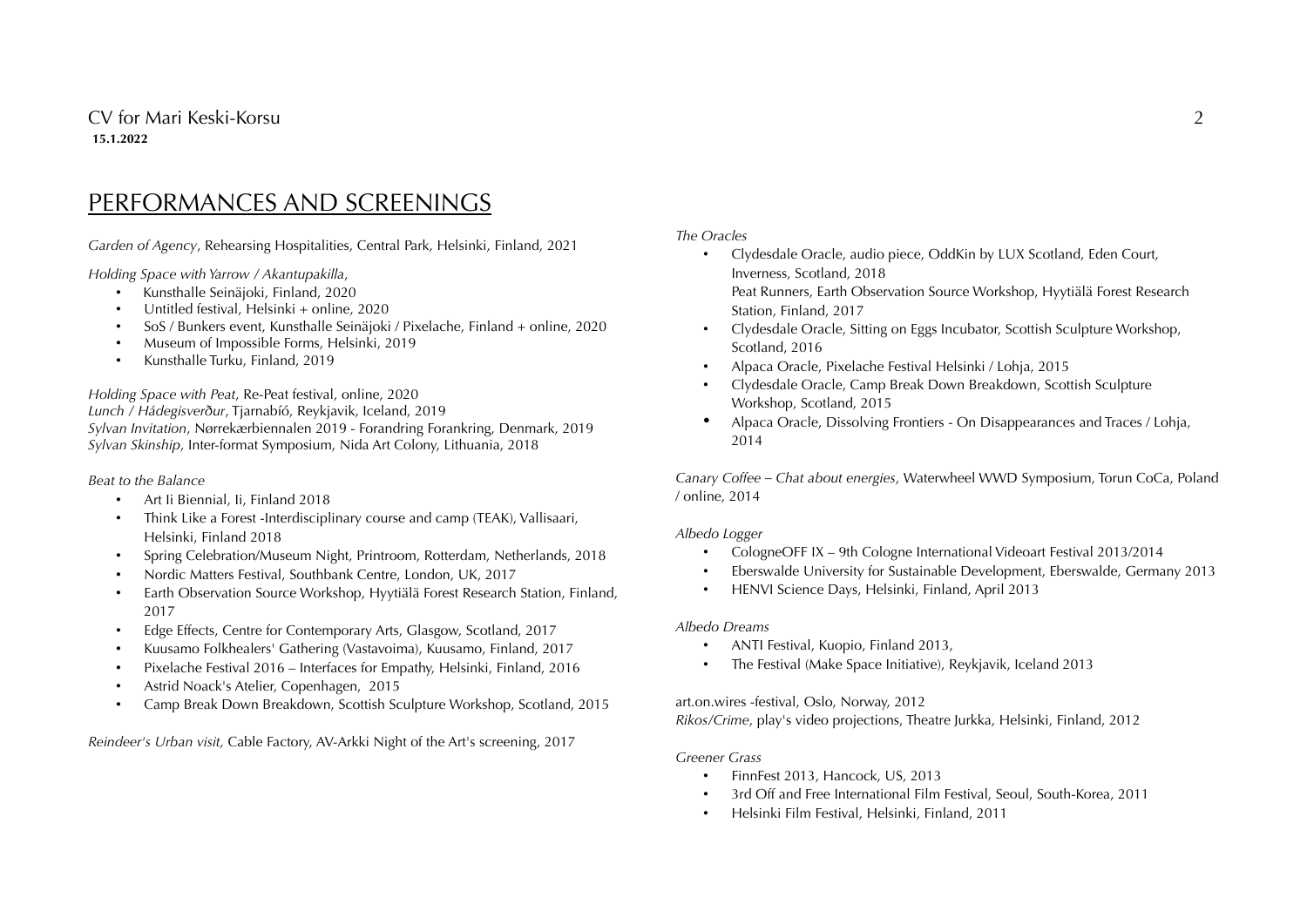### CV for Mari Keski-Korsu 3 **15.1.2022**

• FinnFest 2011, San Diego, US, 2011

INTER-FORMAT Symposium, Nida Art Colony, Neringa, Lithuania 2011 Vihan Veli/Brother Rage, play's video projections, Finnish National Theatre, Helsinki, Finland, 2011

Palfucon, Paleofuturist Conference, Ptarmigan, Helsinki, Finland, 2010

#### *Aether9*

- UnBox Festival, New Delhi, India, February 2013
- 'Nomadic Streaming', International Art Fair in Basel, Switzerland, 2010
- Presentation, Société des arts technologiques [S.A.T.], Montreal, Canada, 2010
- 'Ghost Study', Arti et Amicitiae, Amsterdam, Netherlands, 2010
- 'Landscapes of us' installation, Kerava Art Museum, PixeAche Festival, 2010
- Greenpapaya Art Projects, Ear to Eye festival (ASEUM), Quezon, Philippines, 2009
- Museum of Modern Art Medellín, Colombia, 2009

*Puhdistus/Purge* ,play's video projections, Seinäjoki City Theatre, Finland, 2009/2010 Edge of Europe laboratory, Kiasma, Helsinki, Finland, 2008

*Leipäjonoballadi*, play's video projections, Takomo Theatre, Helsinki, Finland, 2008 '*Line*', Takomo Theatre, Night of Arts, Helsinki, Finland, 2008

Short film '*Mysterious Mega*':

- bild-rausch-Videofestival 2008, Kino 8 ½, Saarbrücken, Germany, 2008
- Art Fair 2007, MUU gallery, Helsinki, Finland, 2007

#### Short film '*Survival*':

- Illusion of Safety, Lasipalatsi Gallery, 2009
- YLE2 Farmi-program (national TV), Finland, 2007
- Kino Helsinki, M-Gallery, Finland, 2007

#### *mikroPaliskunta*-project:

- Sokos Hotel Vantaa, Vantaa, Finland, 2009 (The Finnish on Holiday -expedition series II)
- Canary Islands, Playa del Ingles, 2009 (The Finnish on Holiday –expedition series,

part I)

- Field gallery, Berlin, 2008
- Wonderbra, Berlin, 2008
- Imatra Culture House, Imatra, 2006
- Art and Culture Center Kolin Ryynänen, Koli, 2006
- Aine Art Museum, Tornio, 2006

*Elephant Paths* –project, Koko Theatre, Helsinki, Finland, 2006 '*ZOO*', 'Trilogy of a Moment I, II, III', Magaza-gallery, Bitola, Macedonia, 2006 '*ZOO*', Valon Voimat-festival, Helsinki, Finland, 2005 '*Trilogy of a Moment*', Zemos98\_6 Festival, Sevilla, Spain, 2004 '*Nothing*', VJ Culture event: Female VJs unite @ VJ Culture, ICA, United Kingdom, 2003

Visualisations for Singing Bridges -project:

- Radio Aporee, Berlin, 2008
- PixelAche Festival 2005, Sibelius Academy, Helsinki, 2005
- PixelAche Festival 2004, Gloria, Helsinki, 2004
- Shadow Party (live stream to Di-Fusion, US), katastro.fi, Helsinki, 2002

Visualisations for Sigma:

- Kanneltalo, Kantsun Elektroillat Nro 2., 2004
- Kontufestari, 2004
- Koetila, 2004

Visualisations for Nazca:

- Media Center Lume, 2005
- Tarmo, 2004
- Factory, 2003
- Semifinal, 2003
- Sibelius Academy, The Non Grata Concert, 2003

Fusion 01 – Translocal Streaming Party, Los Angeles, Tokyo, Helsinki, Weimar, 2001 VideA Festival 2001, Barcelona, Spain, 2001 Expand –net streaming happening, Helsinki, 2001 Oslo Precence -Web event and workshop, Atelier Nord, Oslo, Norway, 2000: net art work 'Opposite'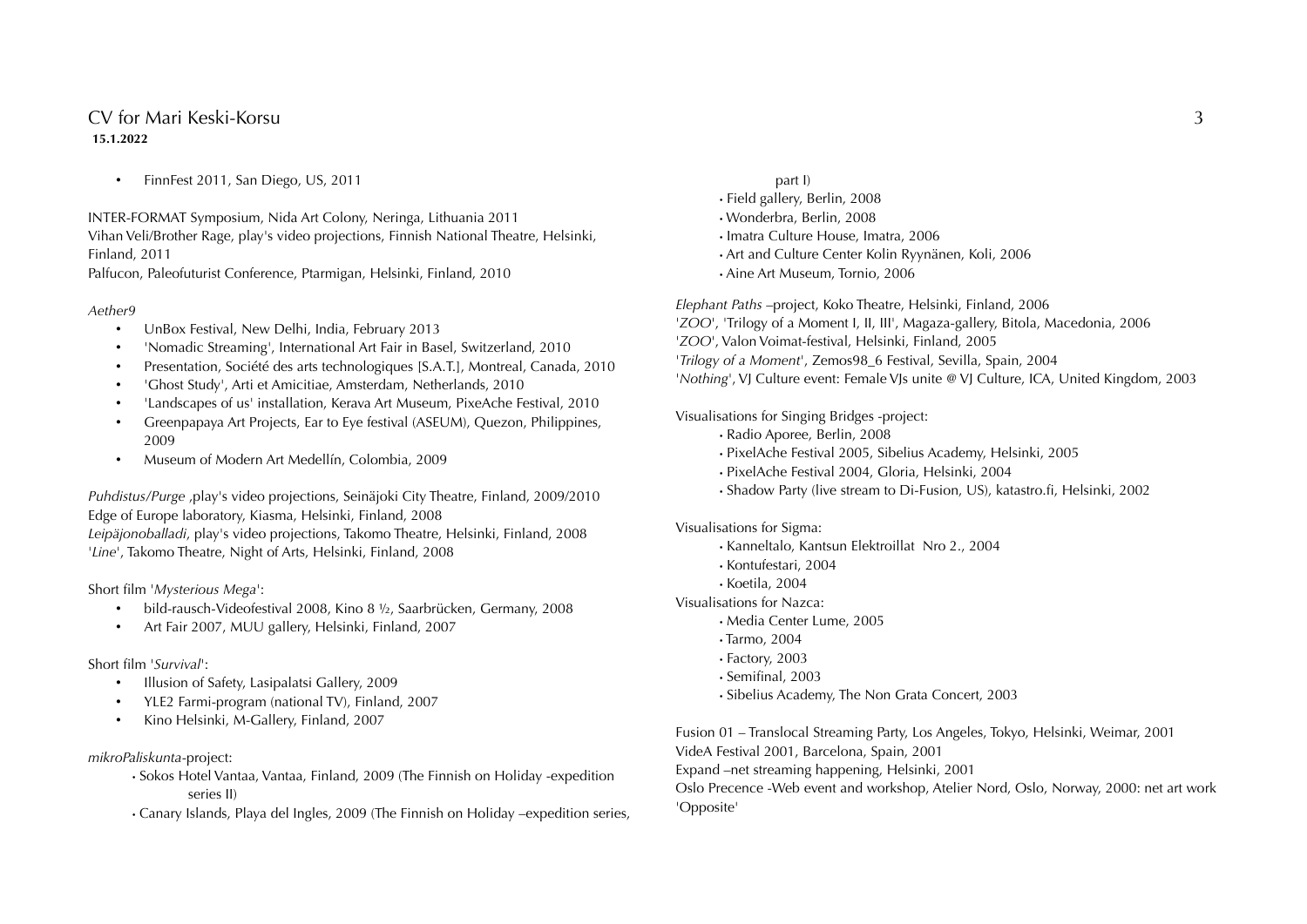CV for Mari Keski-Korsu 4 **15.1.2022**

## EXHIBITIONS

*Biota of Care*, Hanstholm Art Space, Denmark, 2021 *Com Scire*, Kunsthalle Seinäjoki, 2020 *Herding*, Oodi library, Helsinki, Finland, 2019 *Akantupakilla,* Maan oikeus / Right of Land, Turku Art Hall, Turku, Finland, 2019 *Clear-cut Preservation*, Luontokuva, Kohta gallery, Helsinki, Finland, 2018 *Lähirohtola* (Local plant pharmacy), Taidekehä, Kanneltalo, Helsinki, Finland, 2018

*Calling for the Others*

- Nordic Environmental Art Symposium, Helsinki, Finland, 2017
- Agrikultura Triennal, Malmö, Sweden, 2017

*Albedo Logger*, Hybrid Matters -exhibition, Forum Box, Helsinki, Finland, 2016 *The Oracles*, Symbiosis – Bothnia Biennale, Seinäjoki Art Hall, Finland, 2016 *The place is outside – Mega*, site-spesific community work & exhibition, Was ist Draussen?/NGBK, Berlin, 2015 *Dissolving Frontiers - On Disappearances and Traces*, HIAP Gallery Augusta, Suomenlinna, 2014 *Kohtuus / Degrowth*, Pori Art Museum, Pori, Finland, 2013 *Prima materia – Four artistic positions on ecology,* Science Corner, Helsinki, Finland, 2012 *Greener Grass*, Forum Box, Helsinki, Finland, 2012 *Happiness and degrowth*, Halikonlahti Green Art, Salo Art Museum, Salo, Finland, 2011 *Greener Grass,* Taidehalli/Kunsthalle, Helsinki, Finland, 2011 *Edullinen kilohinta*, Galleria Katariina, Helsinki, Finland, 2010 *Taiteilijat 2010 / Artists 2010*, TR1, Tampere, Finland, 2010 *Kallio 25th hour,* Galleria Alkovi (Media Facades Festival), Helsinki, Finland, 2010 *Homing / Kotoilua*, Honkamäki, Sulkava, Finland, 2010 *Emergeandsee,* Stattbad, Berlin, Germany, 2010 *SECGEIST,* 00130Gallery, Helsinki, Finland, 2009 *Illusion of Safety,* Lasipalatsi Gallery, Helsinki, Finland, 2009 *Pimp my Passport,* Art+Communication: SPECTROPIA, City Hall, Riga, Latvia, 2008 *Mega*

- Elävä Silakka / Live Herring, Jyväskylä Art Museum, Jyväskylä, Finland, 2008
- Urban Jealousy the 1st International Roaming Biennial of Tehran: Hafriyat Karakoy, The Realm of Manifold Arts, Istanbul, Turkey, 2008 / Galerie

Wallywoods, Berlin, Germany, 2008 / Magacin MKM Kraljevica Marka, Belgrade, Serbia, 2009

- Field gallery, Berlin, Germany, 2008
- Maa-tila, Helsinki, Finland, 2008

*mikroPaliskunta*

- 21. Stuttgarter Filmwinter, Stuttgart, Germany, 2008
- IDFA, International Documentary Film Festival Amsterdam, Netherlands, 2006
- Elävä Silakka / Live Herring, Jyväskylä, Finland, 2006

#### *Elephant Paths*

- Elävä Silakka / Live Herring, Jyväskylä, Finland, 2005
- prog:ME, Electronic Media of Rio de Janeiro, Brazil, 2005
- 18. Stuttgarter Filmwinter, Stuttgart, Germany, 2005

*PLAN\*B – An alternative parliament house,* Museum of Contemporary Art Kiasma, Helsinki, Finland, 2005 *Koti – Home,* Koetila, Helsinki, Finland, 2004

*Bites and Pieces Sidedish,* USF, Bergen, Norway, 2004 *Konkurssi,* Koetila, Helsinki, Finland, 2003 *reAktio,* Kellarigalleria, Suonenjoki, Finland, 2002

*O-tila -exhibition*

- Kivipankki, Jämsä, Finland, 2002
- Rantagalleria, Oulu, Finland, 2002
- Old railwaystation, Tornio, Finland, 2001

*Open Doors, Last Images of the Millenium,* Rantagalleria, Oulu, Finland, 2000 *International Mail Art Exhibition H2O,* Oslo, Norway, 1999 *Akti,* Exhibition Hall, Haaparanta, Sweden, 1999 *ArsJokvars,* Jämsä, Finland, 1999 *Saturdaybag,* Polytech of Western Lapland, Tornio, Finland, 1999 *reAktio,* Polytech of Western Lapland, Tornio, Finland, 1999 *Silde Show,* Tornio centrum, Finland, 1999 *reAktio,* City Hall, Tornio, Finland, 1999 *Northern youth,* Rantagalleria, Oulu, Finland, 1998 *Alchera,* Cafe Taukoplassi, Raahe, Finland, 1995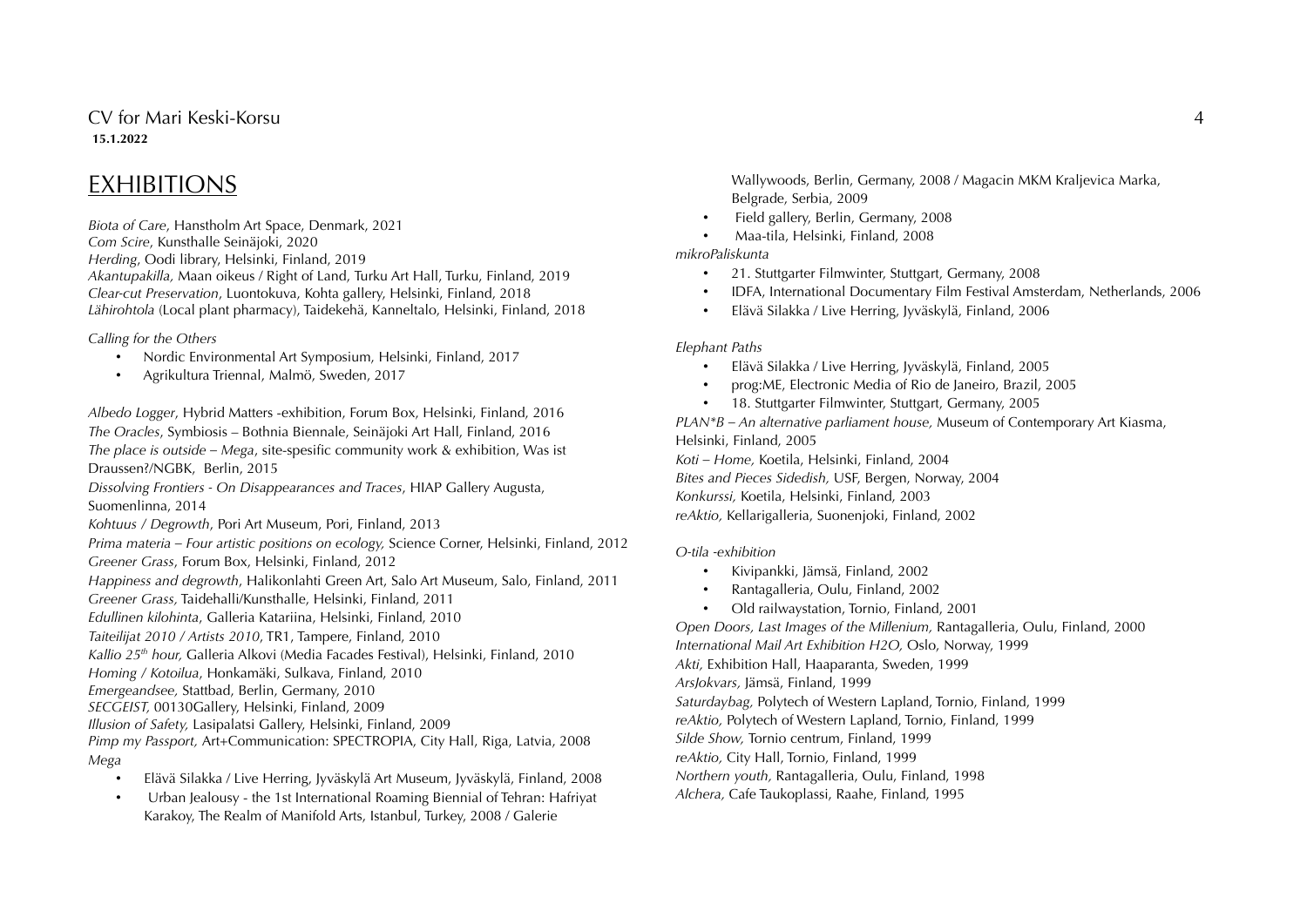### CV for Mari Keski-Korsu 5 **15.1.2022**

# ARTIST RESIDENCIES AND OTHER EDUCATION

*Spectres of Reason – Ecofeminist camp*, CAA Contemporary Art Archipelago, Seili island, Finland, November 2021

*Northern Network for Performing Arts*, Kaukonen, Finland, September 2019 *Field Notes – Ecology of Senses*, Kilpisjärvi Research Station, September 2018 *ArsBioarctica -residency*, Kilpisjärvi Research Station, Finland, September 2017 *International Bath Academy*, Professional steam bath whisker certificate, 2017 *Camp Break Down Breakdown*, SSW, Scotland, July 2015

*Frontiers in Retreat*, European 5 year residency program, started 2014

- Scottish Sculpture Workshop, Lumsden, March / July 2015 / March 2016
- HIAP, Suomenlinna, June July 2014

*Making\_Life – a research platform for art and synthetic biology*, Helsinki, Finland 2014 *Hidden Economies* -seminar, Copenhagen, Denmark, 2014

*Pixelache Festival – facing North Facing South,* Helsinki/Tallinn/Naissaar, 2013 *Nordic residency by ANTI – Contemporary Art Festival (FI) / The Festival (IS), Reykjavik /* Kuopio 2013

*(Il)legal Aesthetics -workshop,* Migrating Art Academies, Tallinn, Estonia, 2013 *AppleThink – Creative Camp,* SERDE, Aizpute, Latvia, 2012

*Art of Gathering Environmental Data* -workshop, Finnish Bioart Society, Helsinki, Finland, 2012

*Art and Sustainability* -workshop, Helsinki, Finland, 2010

*Transidency, artist in residency program,* Aqua Carre Kreativhaus, Berlin, Germany, 2008 *NISI MASA Summer Training, Tools for Audiovisual Workshops,* Amsterdam, 2007 *PixelAche Festival 2007, Remote presence: Streaming Life,* Muu Ry., Helsinki, Finland, 2007

*Connection Barents Workshop,* Kirkenes, Norway, 2006

*Locative Media Workshop,* PixelAche 2006*,* Kiasma, Koko Theatre, Helsinki, Finland, 2006

*Advanced Workshop on European Integration Process,* EastWest Institute, Center for Border Co-operation, Ohrid, Macedonia, 2005

*NIFCA, Media Air, artist in residency program,* BEK, Bergen, Norway, 2004

*Locative Media Workshop,* Culture and Information Center K@2, Liepaja, Latvia, 2003

*ZIP – Stavanger Inspiration Program,* Stavanger, Norway, 2002

*Training Program on New Media Management,* NICE, Riga, Latvia, 2001

*Art+Communication 4,* RIXC, Riga, Latvia, 2000

*Mid-Summer New Media Workshop, NSO2,* Polytech of Western Lapland, Tornio, Finland, 1999

*Neoscenes Occupation Project 1,* Western Laplands Vocational College, Tornio, Finland, 1998

### CURATORIAL WORK

*Criss-Crossing Ecologies,* Annatalo, Helsinki, 2020

*Inter-PAGAN network member (Inter & Pan-disciplinary Arts & Grounded Anthropocene Network),* 2017-2018

*Pixelache Festival 2016 – Interfaces for Empathy,* Helsinki, Finland, 2016

*CasePyhäjoki – Artistic reflection on nuclear influence*, workshop and event, Pyhäjoki, Finland, 2013

*Happiness and degrowth*, Salo Art Museum, Salo, Finland, 2011

*Ars Electronica,* Member of International Advisory Committee (Digital Communities), 2008 *mikroPaliskunta* 2006 - 2009

*Euro Prix - Top Talent Award,* Jury member, Salzburg, Austria, 2003 *Expand –net streaming happening*, Helsinki, 2001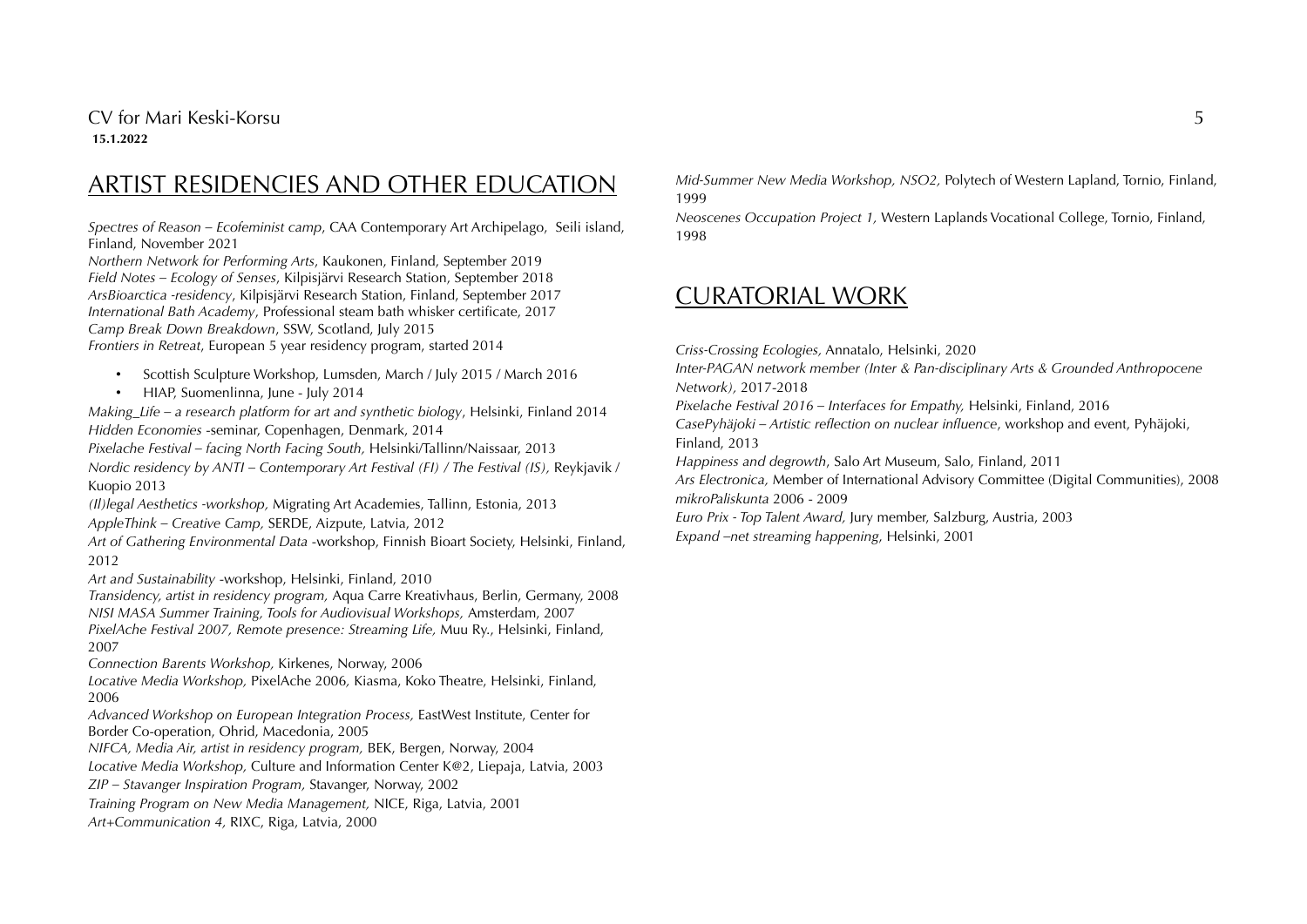# GRANTS AND AWARDS

Arts Promotion Centre Finland 2021 (work grant) / Kone Foundation 2021-2023, 2018, 2013 / Arts Promotion Centre Finland, 2020 (work & project grants) / Frame Finland 2017 / Nordic Culture Point 2017, 2015 / Arts Promotion Centre Finland 2017 (project grant & mobility grant) 2014, 2013 / Samuel Huber's Art Foundation 2016, 2006 / City of Helsinki 2014, 2005 / Arts Council of Finland, 2011 – 13 work grant + project grant, 2010 work grant + project grant, 2009, 2008, 2007 work grant 2006, 2005 / AVEK – Promotion Centre for Audiovisual Culture 2010, 2009, 2008, 2006 / Finnish Art Society, grant for young artists 2009 / Finnish Cultural Foundation 2009, 2008 / Environmental Art Foundation 2006 / Oskar Öflund's Foundation 2006 / East West Institute – Centre for Border Co-operation 2005 / Sleipnir, 2004, 2005, 2006 / Nordic Institute for Contemporary Art 2004 / Finnish-Norwegian Culture Fund 2004

Siemenpuu Foundation art prize, 2009 Mindtrek Stratup Launchpad competition winner, 2008 eEemeli, Honorary mention, 2005 Top Talent Award, Quality Seal, 2004 SAKU Ry., Honorary mention in photography, 1999

## MEMBERSHIPS

Bioart Society (board member 2012 and 2014-17, chair 2018-2020) / Artists's Association of Finland / Artists' Association of Helsinki / Pro Hanhikivi / Piknik frequency & Pixelache (chairperson 2014-2015)

## MEDIA & PUBLICATIONS **(selection)**

Yliopisto lehti, Helsingin Yliopisto Y/08/20, NordJyske Stiftstidende 7.8.2019, Ilkka 18.11.2018, Kaltio 4/2018, Sauna-lehti 2/2018, Finding Skinship with Trees, We-makemoney-not-art blog 2017, YLE Radio Suomi 24.9.2015, YLE News 27.9.2013, Savon Sanomat 23.9.2013, Iisalmen Sanomat 21.9.2013, Esitys 3/2013, Voima/Fifi 13.9.2013, Kaleva 10.8.2013, Raahelainen 10.8.2013, Keskipohjanmaa 7.8.2013, Raahen Seutu

5.8.2013, HUB – Helsinki University Bulletin, 3/2012, Turun Sanomat 4.2.2012, Turun Sanomat 11.9.2011, Salon Seudun Sanomat 9.9.2011, Salon Seudun Sanomat 5.6.2011, FST/Pixel 16.3.2011, TV6/Finland Calling 17.10.2010, Ilkka 6.11.2009, YLE TV/Ajankohtainen Kakkonen 6.10.2009, Muu Radio 27.9.2009, Helsingin Sanomat 21.9.2009, Turun Sanomat 25.5.2009, Keskisuomalainen 17.5.2009, Kaleva 9.4.2009, M2HZ-channel 1.4.2009, Helsingin Sanomat 5.2.2009, Vartti 5.2.2009, Framework June 2007, Turun Sanomat 9.8.2006, YLE Saami Radio, Inari 23.8.2006, YLE Radio 1/Kultakuume-program 23.8.2006, Pohjolan Sanomat 26.8.2006, Kaleva 26.8.2006, YLE Kainuun Radio 28.8.2006, YLE Kulttuuriuutiset 28.8.2006, M-Cult News 30.8.2006, Karjalainen 30.8.2006, Torniolainen 31.8.2006, Uutis-Vuoksi 1.9.2006, Helsingin Uutiset 1.9.2004, Bergens Tidende 14.7.2004, Talous Sanomat 29.6.2004, Pooki Radio 20.4.2004, Helsingin Sanomat 22.12.2003, Sisä-Savon Sanomat 10.10.2002, Keskisuomalainen 10.3.2002, Koillis-Häme 6.3.2002, Kaleva 29.12.2001, Kaleva 20.6.2001, Kaleva 22.9.1999, Pohjolan Sanomat 25.3.1999, Pohjolan Sanomat 30.1.1999, Haaparantalehti 22.1.1999, Raahen Seutu 15.5.1995

*Catalogues, articles, books and archives:* 18. Stuttgarter Filmwinter 2006, Bildrausch, NIFCA 2006, PixelAche 2004/2005/2006/2007/2009, IDFA 2006, prog:ME 2005, MediaRights, Spirited Herring 2005/2006/2007/2008, LARM, Artists' Association of Finland registry, Artists' Society of Helsinki, AcousticSapce7: Spectropia 2008, Transidency: Time of Distance 2008, FixC Open (introduction by Francis Hunger) 2009, Aether9 Proceedings vol3 issue 1 2009, AV-arkki catalogue 2010/11/12/13, Edge of Europe 2010, Aether9 2012, ANTI-Unexpected encounters 2013, An Edge Effect: Art and Ecology in the Nordic Landscape (Half Letter Press, 2014), Was ist draußen? / What is outside? Art in the Underground between Hönow and Tierpark 2014 – 2015, Vihertaidetta 2017, Frontiers in Retreat -publication 2017, *The Midden*, Edited by Jenni Nurmenniemi and Tracey Warr, 2018, *Continent.Continent (Promise to Aspen -article)*, 2018, Spring Celebration (Printroom, 2018), *Art as We Don't Know It*, 2020, Bioart Society / Aalto Publications, Nørrekærbiennalen 2019 - Forandring Forankring/YNKB Tema23, What's it like to be an animal?/Kunsthalle Seinäjoki 2020